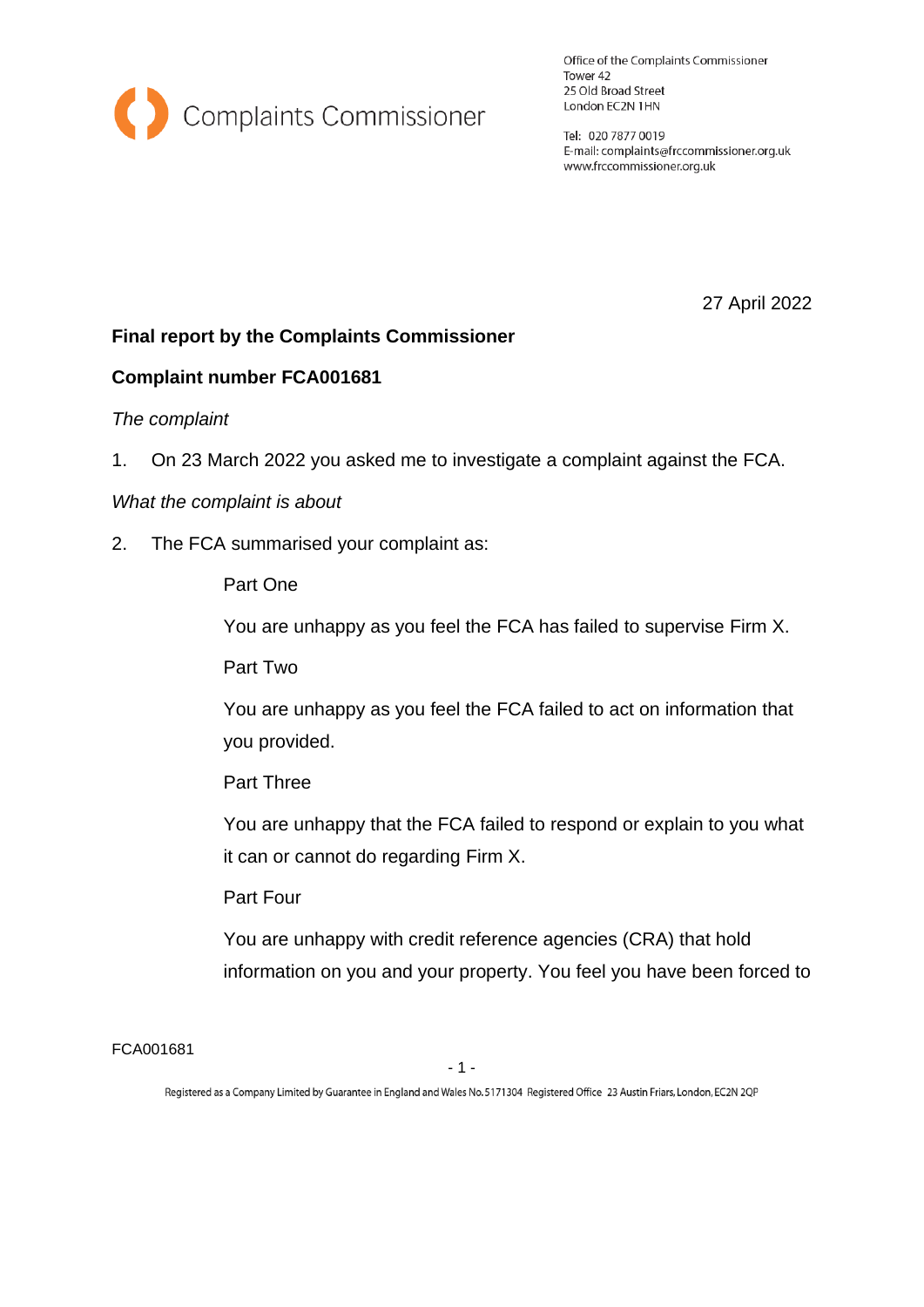release data to CRA's. You believe it is wrong that Terms and Conditions demand that you consent to provide details to CRA's.

## *What the regulator decided*

3. The FCA did not uphold your complaint, they advised you:

## Part One

You are unhappy as you feel the FCA has failed to supervise Firm X.

You have been approached by Firm X for the collection of a personal debt which is not connected to you. The creditor had taken the debt to Court and a court order was made in their favour. This type of debt is considered unregulated by the FCA.

The FCA does not regulate the collection of unregulated debt. The FCA only regulates the collection of debt in the following circumstances: debts arising under credit agreements, consumer hire agreements and regulated peer-to-peer loans.

The firm are a regulated firm, and their conduct is of interest to the FCA even when related to an unregulated activity.

It may be helpful if I explain the strict confidentiality restrictions which the FCA is bound by under section 348 of the Financial Services and Markets Act 2000 (FSMA). I also want to draw your attention to certain relevant aspects of the FCA's own policy on the information we share. A guide to what we can share with the public about firms, people and markets, and what we can't is here - [https://www.fca.org.uk/freedom](https://www.fca.org.uk/freedom-information/information-we-can-share)[information/information-we-can-share.](https://www.fca.org.uk/freedom-information/information-we-can-share)

For instance, we don't usually make public the fact that we are investigating (or have investigated) a firm or individual. This is partly to protect the effectiveness of our investigation, as publicity might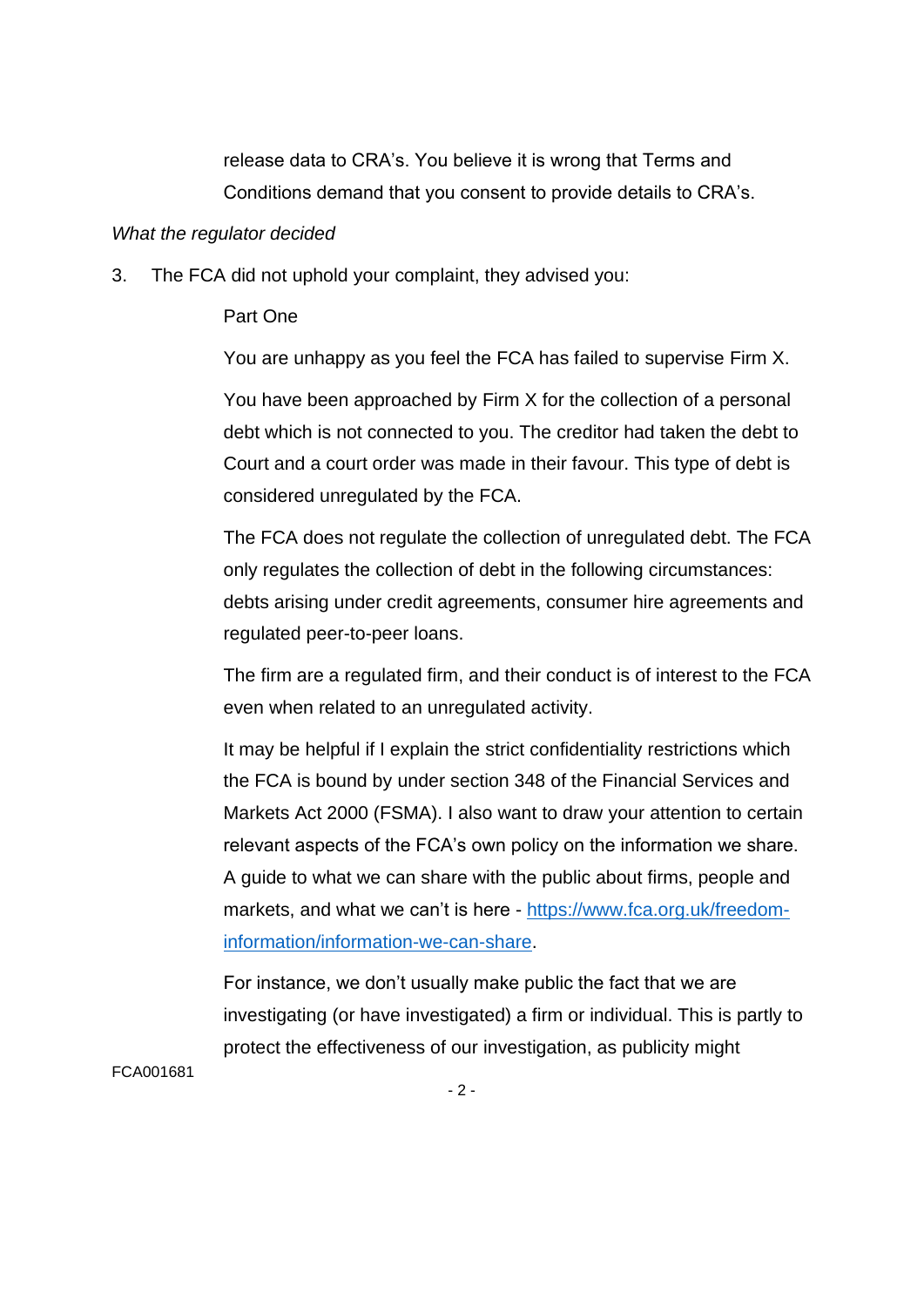encourage people to destroy or hide evidence, and partly because announcing an FCA investigation can damage reputations prior to undertaking the investigation and reaching relevant conclusions.

Unfortunately, and while I appreciate that this may be frustrating for you, these restrictions limit the scope of any responses and the amount of information the FCA can give you regarding any actions the relevant departments may have taken in respect of the information you provided.

I believe the FCA has supervised the firm and taken action where needed. Unfortunately, the FCA cannot supervise the unregulated activities the firm undertakes. For the reasons given above, I have not upheld this part of your complaint.

Although I cannot provide you with specific information, you may find the following information helpful.

The FCA website explains, 'Permission to carry on debt collecting is required to collect debts arising under credit agreements, consumer hire agreements and regulated peer-to-peer loans. Utility debts and company debts are excluded as they are not credit agreements. However, any steps taken to gain payment of a debt due under a credit agreement (consumer hire agreement or regulated peer-to-peer loan) constitutes debt collecting – whether the agreement is regulated or exempt.

On 18 January 2021, the FCA issued the Debt Purchasers, Debt Collectors and Debt Administrators Portfolio Letter2. The letter stated the following:

'We continue to see some firms fail to treat customers fairly. The most common causes of this are weak operational oversight, ineffective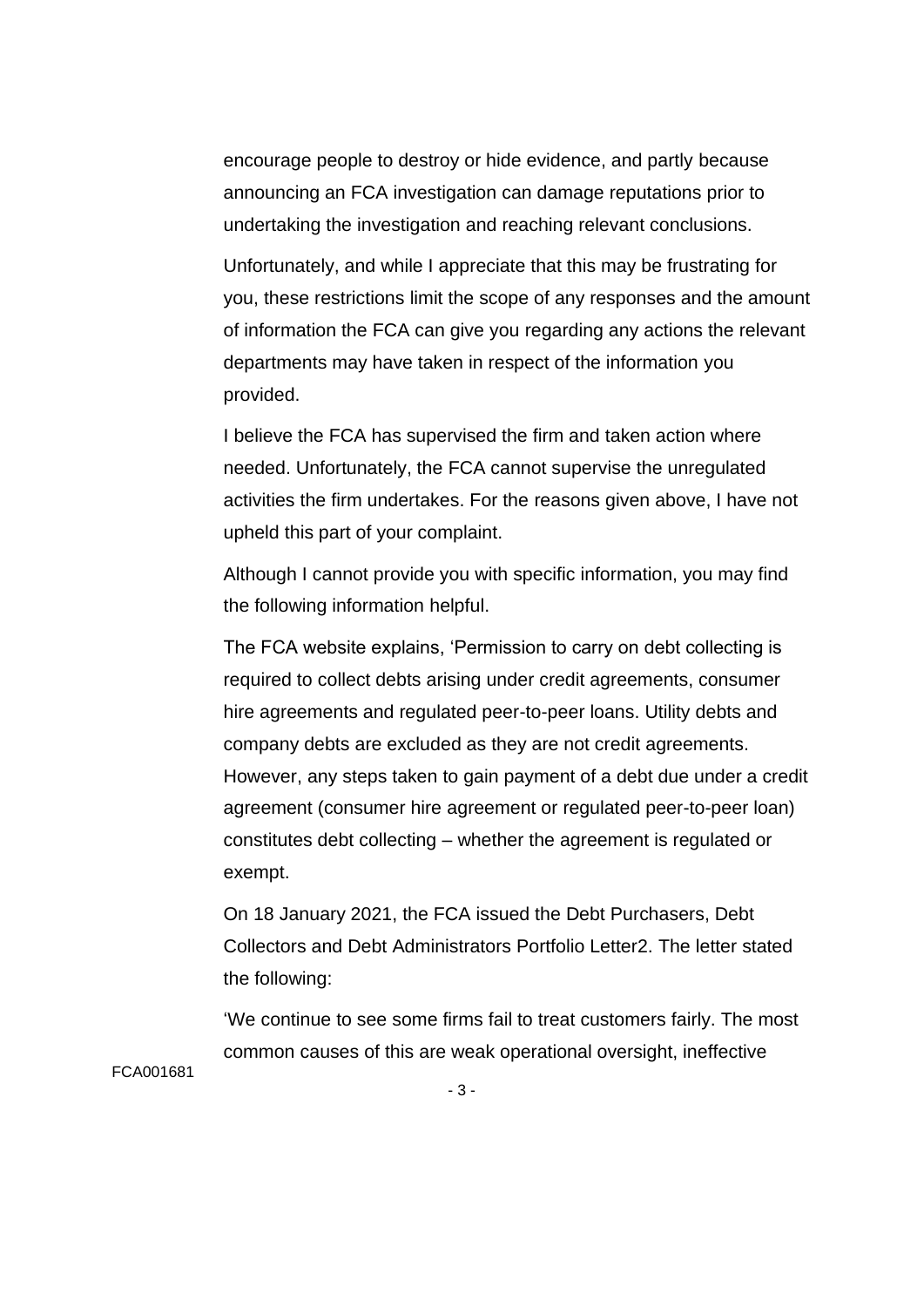systems and controls, and insufficient emphasis placed on Treating Customers Fairly within a firms' culture. Increasing consumer debt has the potential to increase the prevalence of consumer harm in this portfolio if these causes of harm are not addressed. We will take action where we identify firms causing or likely to cause significant harm to consumers.

The letter referenced vulnerable customers and said, 'With growing numbers of people in vulnerable circumstances it is more relevant than ever that firms recognise and respond to their needs. In July 2020, we published a consultation (GC20/3) on Guidance for firms on the fair treatment of vulnerable customers, and we aim to publish the final Guidance in early 2021.

*The Guidance aims to create a practical shift in firm behaviours so vulnerable consumers can achieve the same outcomes as other consumers. Firms should embed the fair treatment of vulnerable consumers into their culture, policies and processes through the whole customer journey. Once the guidance is published, we will monitor firms' compliance in this area. If we find that vulnerable customers have not been treated fairly, we will act where we consider it appropriate to do so.*

*Part Two*

You are unhappy as you feel the FCA failed to act on information you provided.

The information you provided was passed to the area to inform the ongoing supervision of the relevant firms. Although we are unable to give you any further detail of the outcome of this, I can confirm the intelligence was sent to the correct team and I have reviewed the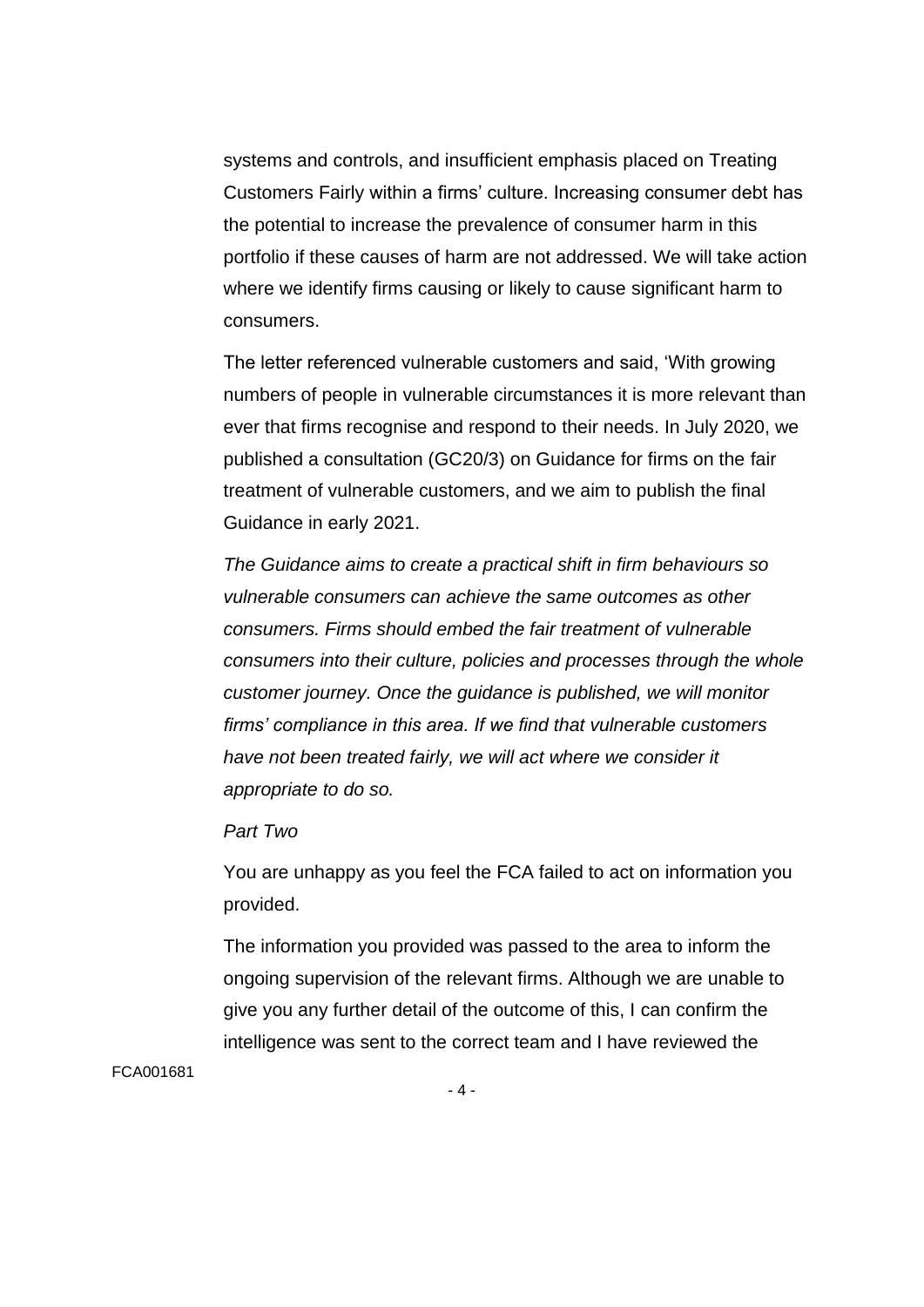action taken by the area. I am satisfied the intelligence was handled in the appropriate manner.

For the reasons given above I have not upheld this part of your complaint.

### *Part Three*

You are unhappy that the FCA failed to respond or explain to you what it can or cannot do regarding Firm X.

I appreciate that you are in a stressful and difficult situation and you are seeking to understand whether the FCA can assist you to reach resolution.

The FCA does not investigate individual complaints and cannot intervene in individual situations. The FCA is also unable to give any advice or guidance to individuals about their circumstances.

I am afraid I cannot provide you with any guidance about your circumstances or further actions you could take. However, you may find it helpful to visit MoneyHelper. MoneyHelper is a free service provided by the Money and Pensions Service. You may also find helpful information from Citizens Advice Bureau [https://www.citizensadvice.org.uk/debt-andmoney/action-your-creditor](https://www.citizensadvice.org.uk/debt-andmoney/action-your-creditor-can-take/bailiffs/)[can-take/bailiffs/](https://www.citizensadvice.org.uk/debt-andmoney/action-your-creditor-can-take/bailiffs/)

The FCA does not regulate the collection of unregulated debt.

You have alleged the FCA failed to respond to you. I have reviewed the correspondence and can see that all your emails were responded to.

In the email of 26 September 2021, the supervisor explained, '*I hope you will understand that it is often not possible for us to tell people*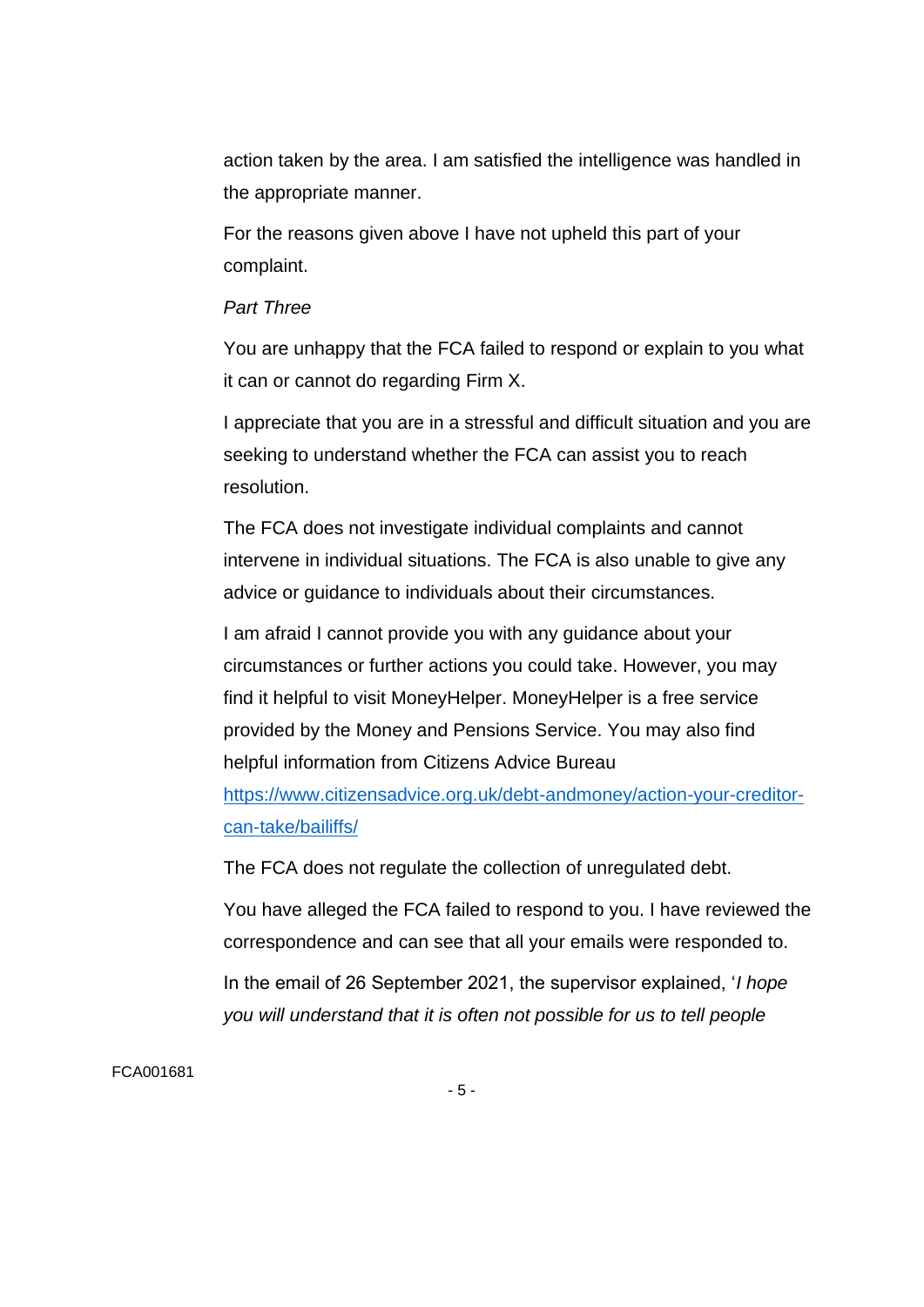*about the outcome of any action we may have taken in response to the information they have provided to us.'*

You wrote to the FCA amongst many other addresses on 24 January 2022 and referenced the actions of the police and the courts. In your letter you said, '*The only response I want from any of you is acknowledge you have received and understood this message – No excuses, no warnings, nothing. No claims you could not act, no claim its outs with your control I want nothing but your admittance to utter failure'.*

I do not think it was inappropriate for the FCA not to respond to this letter in any detail. The content of the letter was not related to the actions of the FCA and the supervisor had already explained that you would not be told the outcome of any action.

For the reasons given above I have not upheld this part of your complaint.

## **Conclusions**

I have not upheld your complaint.

I am sorry that you have experienced the distress of dealing with this matter. Unfortunately, the FCA is unable to intervene in individual cases and cannot provide you with assistance.

The FCA do value information provided to us by consumers and the information you provided has been reviewed by the relevant supervisory team.

I hope you are able to reach resolution soon.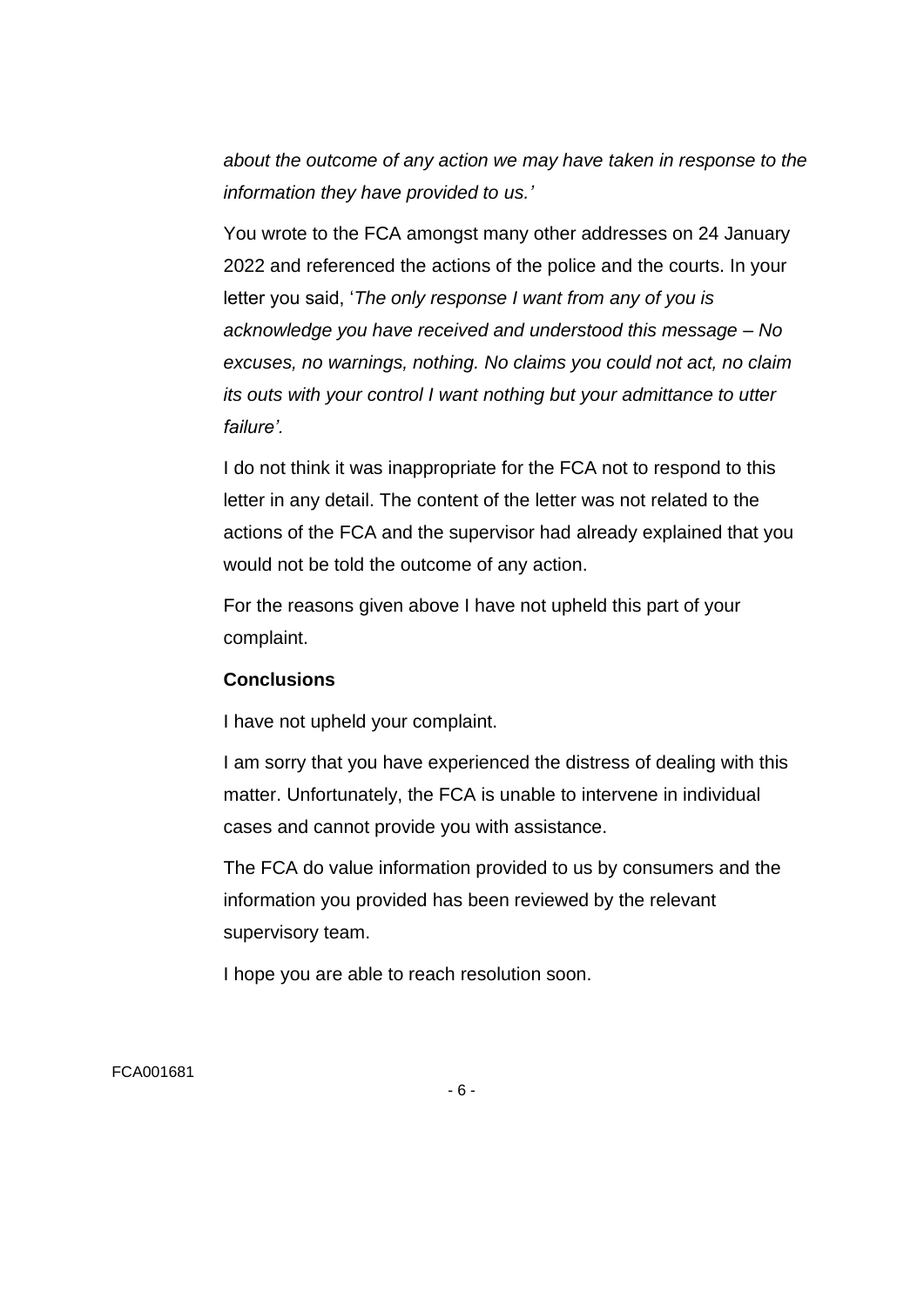## *Why you are unhappy with the regulator's decision*

4. You have asked me to review the FCA's decision.

# *My analysis*

5. You spoke with a member of my staff and told her about the distressing visit you had from a bailiff in August 2021. I am sorry to hear about your experience, I can appreciate how upsetting it must have been.

Part One

6. I know you are disappointed with the response you received to your complaint with the FCA, however the FCA investigator was correct when they advised you the FCA does not regulate the collection of unregulated debt.

Part Two

7. The regulator welcomes information from people who report concerns. However, as you were told, the FCA does not generally say what action has been taken in response to the information that it receives. This is because section 348 (s.348) of the Financial Services & Markets Act 2000 (FSMA) classes some information the FCA holds about firms as confidential and restricts how that information is dealt with. In addition to this, any information that is not restricted by s.348 FSMA may be restricted due to the FCA's policy on sharing information about regulated firms and individuals, who also have legal protections. Under this policy, the FCA will not normally disclose the fact of continuing action without the agreement of the firm concerned. [There is a good explanation of the statutory and FCA policy restrictions on information sharing at [https://www.fca.org.uk/freedom-information/information-we-can-share.](https://www.fca.org.uk/freedom-information/information-we-can-share)] This means that, as you were told, there is no general right for members of the public to know the outcome of reports that they make.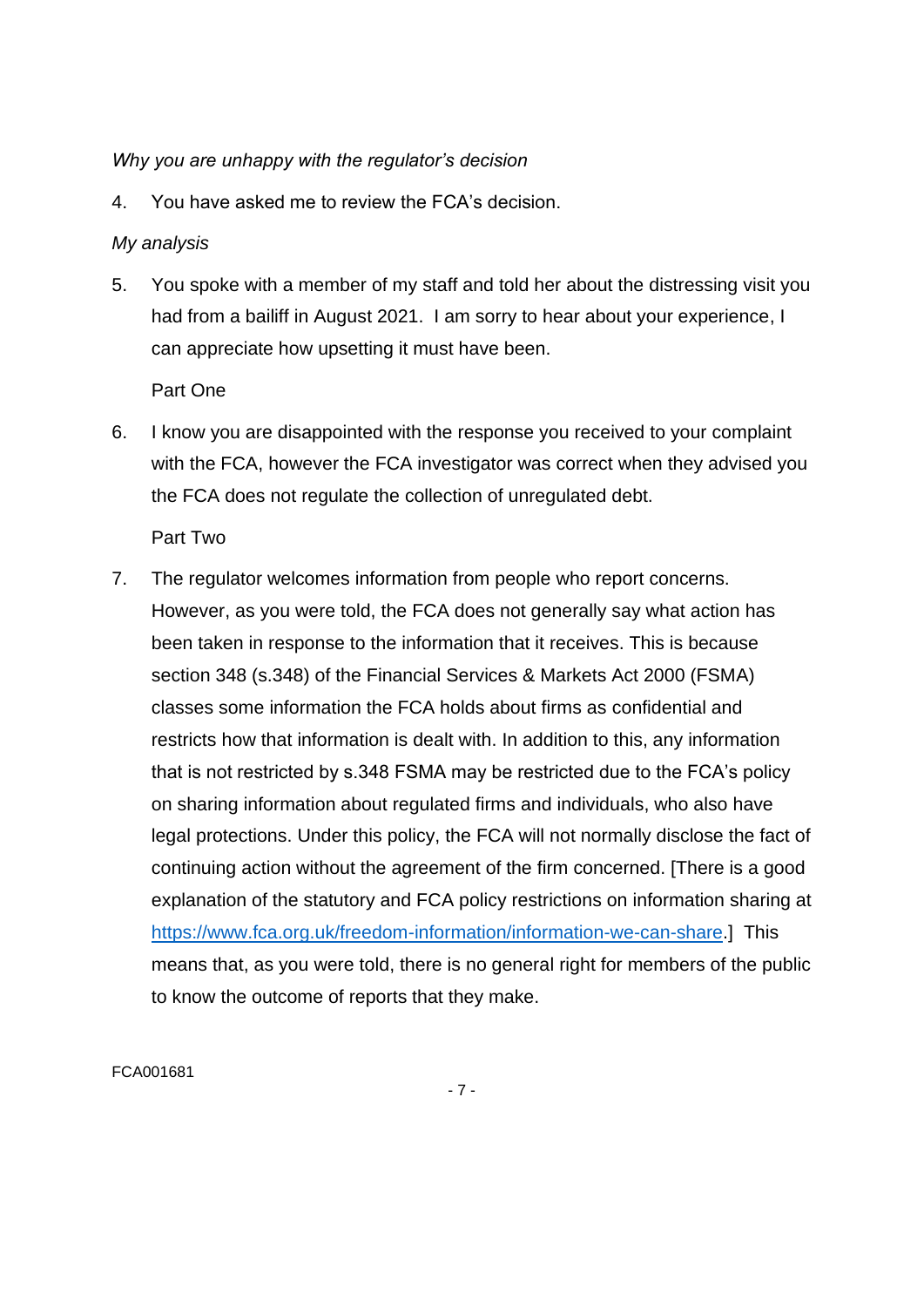- 8. Like the FCA, I am required to respect confidentiality This means that sometimes I cannot report fully on the confidential material to which I have access. However, as part of the Complaints Scheme, I have access to all the FCA's complaints papers, including confidential material. This is so that I, as an independent person, can see whether I am satisfied that the FCA has behaved reasonably. Sometimes this means that all I can say to complainants is that having studied the confidential material, I am satisfied that the FCA has (or has not) behaved reasonably – but I am unable to give further details. This can be frustrating for complainants, but it is better that I am able to see the confidential material. On occasions, I have persuaded the FCA to release further confidential information to help complainants understand what has happened, but this is not always possible. I shall continue to pursue this matter with the FCA.
- 9. In your case, I am satisfied on balance that the FCA's complaint response, that it would not inform you of any action to be taken, or not taken, in response to the information you provided about Firm X, was reasonable in the circumstances. I recognise that there's a difficult balance to be struck between protecting confidential information to enable the FCA to do its job and encourage potential informants, and the need to give consumers sufficient information and confidence to judge whether or not the regulatory system is operating effectively.

Part Three

- 10. Having reviewed the FCA file, I cannot agree the FCA failed to respond or explain to you what it can or cannot do regarding Firm X.
- FCA001681 11. I can see you have sought different avenues in which to seek a resolution to your complaint against Firm X including the Financial Ombudsman Service (FOS), and you have explained your objective is to stop this happening to